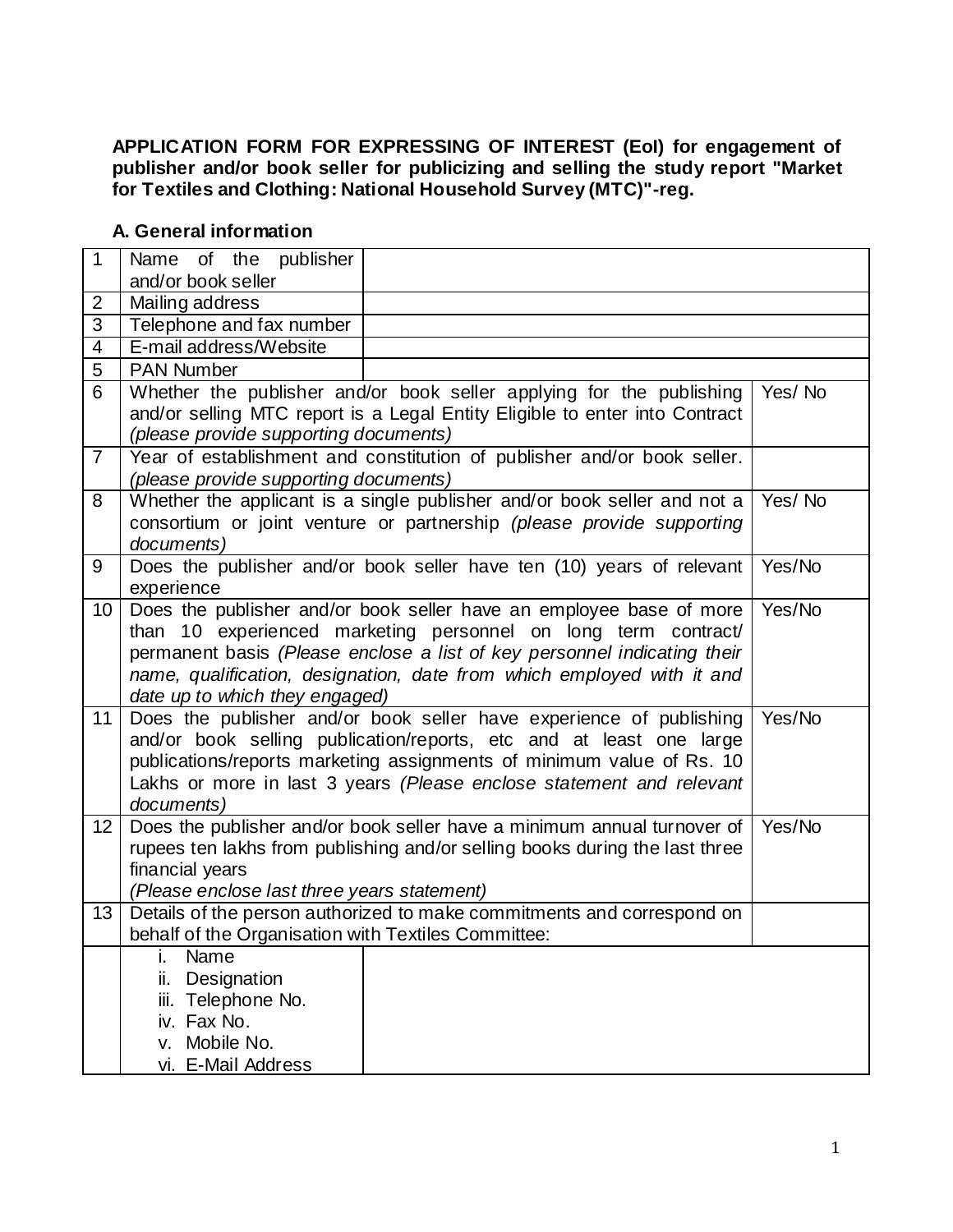## **B. Other Information and documents required to be attached with the EOI: -**

1. Copy of the document to support that the firm/Organisation applying for the publishing and/or selling MTC reports is a Legal Entity Eligible to enter into Contract

2. Copy of the document indicating its year of establishment and constitution of firm/organization

3. Copy of the document to support the statement that it is a single firm/ organization and not a consortium or joint venture or partnership firm

4. The details of the top management with their qualification and experience

5. Profile of personnel with qualifications, experience & relevant certification, who can be assigned this particular job.

6. A list of publications completed in the last three years, in which the publisher and/or book seller has delivered services similar to that in this advertisement.

| Name of     | Date of     | Date of       | Country | Value | Recipient's | <b>Short</b>       |
|-------------|-------------|---------------|---------|-------|-------------|--------------------|
| Publication | Award of    | Completion of |         |       | Name        | <b>Description</b> |
|             | Publication | Publication   |         |       |             | of project         |
|             |             |               |         |       |             |                    |
|             |             |               |         |       |             |                    |
|             |             |               |         |       |             |                    |

7. Details of personnel employed on permanent or long term contract basis (that is, exceeding 3 years):

| S.<br>No | Name<br>Designation &<br>Qualification | Permanent<br>or Contract<br>basis | Period of<br>Engagement |    | Work<br>experience<br>(in years) | Summary of work<br>experience (project/<br>role/ tasks) |
|----------|----------------------------------------|-----------------------------------|-------------------------|----|----------------------------------|---------------------------------------------------------|
|          |                                        |                                   | From                    | To |                                  |                                                         |
|          |                                        |                                   |                         |    |                                  |                                                         |

8. A Statement indicating the Annual turnover of the publisher and/or book seller in the following format:

| Year    | <b>Total Turnover</b> | Turnover from similar services |
|---------|-----------------------|--------------------------------|
| 2018-19 |                       |                                |
| 2019-20 |                       |                                |
| 2020-21 |                       |                                |

C. Sale of publication and publisher charges( in percentage)

|            | Is the publisher and/or book seller ready to sell/distribute minimum of Yes/No<br>500 hard and/ or 500 soft copies of the report in a year |  |
|------------|--------------------------------------------------------------------------------------------------------------------------------------------|--|
| 2          | If yes, charges of the publisher per hard/soft copy subject to minimum of                                                                  |  |
|            | 500 copies each                                                                                                                            |  |
| $\sqrt{3}$ | Any other                                                                                                                                  |  |
|            | (a) For collecting advertisement (percent for each advertisement)                                                                          |  |
|            | (b) For editing the report                                                                                                                 |  |
|            | (c) For bringing out customised report (Productwise, Fibrewise, etc)                                                                       |  |